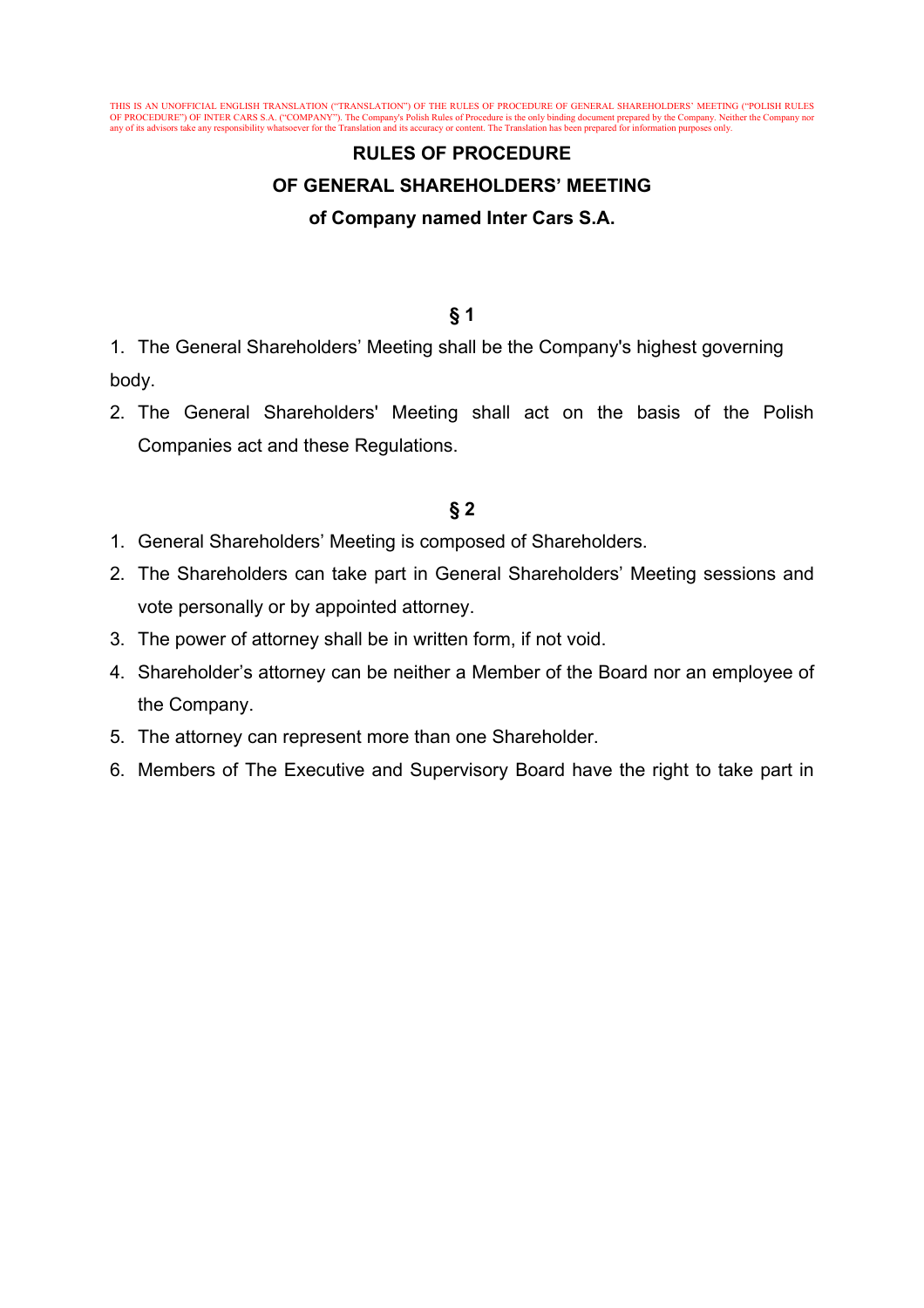General Shareholders' Meetings sessions.

7. The Chairman of General Shareholders' Meeting decides about letting unauthorized people take part in the Session according to Polish Companies Act.

## **§ 3**

1. The scope of powers of the General Shareholders' Meeting shall include in particular:

a/ analysing and accepting report of Executive Board about Company's operation and

financial report of the Company for the previous year.

b/ analysing and accepting financial reports of the company's capital group

c/ giving vote of acceptance for members of Company's bodies and fulfilling their duties,

d/ analysing and accepting proposals for distribution of profit, coverage of loss and establishment of capital reserves

e/ any changes to Company's Share capital, and also establishing, increasing and using other capital, funds and reserves,

f/ issuing convertible bonds or bonds with the pre-emptive rights,

g/ amendments to Articles of Association,

h/ retirement of shares.

,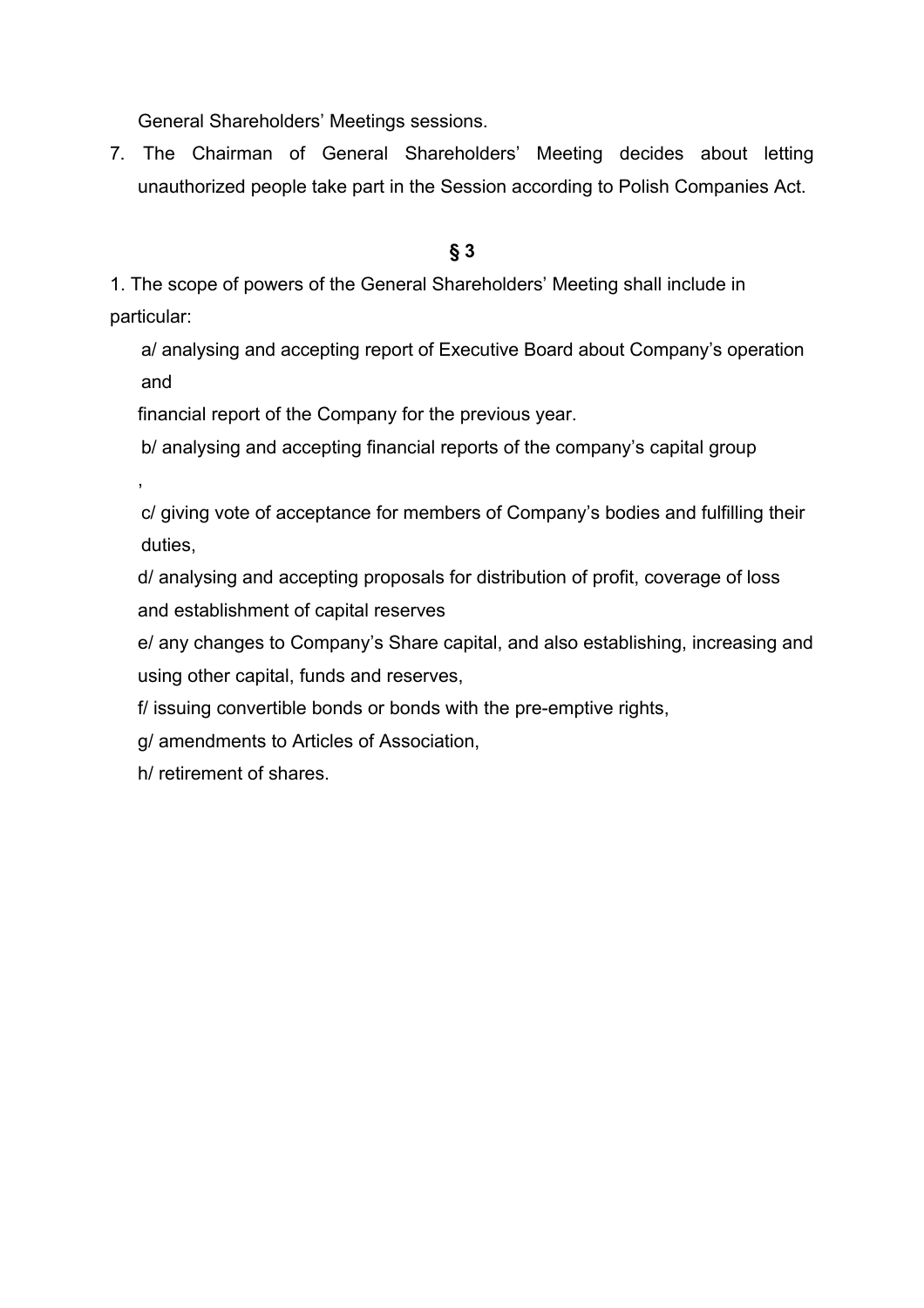i/ disposal or lease of the enterprise or its organized part,

j/ liquidation, division, merger, dissolution and transformation of the Company,

k/ appointment and removal from the office members of the Supervisory Board,

l/ approving of the rules of procedure of Supervisory Board m/ defining the rules of remuneration of the Supervisory Board, including establishing remuneration for members of the Supervisory Board delegated to perform on-going individual supervision/ crucial change of scope of operation of the Company. 2. Approval of the General Shareholders' Meeting for acquisition or disposal of real property, perpetual usufruct right or interest in real property shall not be required.

# **§ 4**

General Shareholders' Meeting shall take place in the Company's seat.

- 1. General Shareholders' Meeting shall be conveneed by the Executive Board.
- 2. General Shareholders' Meeting shall be conveneed when Executive Board decides it is necessary.
- 3. Executive Board shall be obliged to convene General Shareholders' Meeting within 6 months after ending of each financial year.
- 4. Executive Board shall be obliged to convene Extraordinary General Shareholders' Meeting on written request of: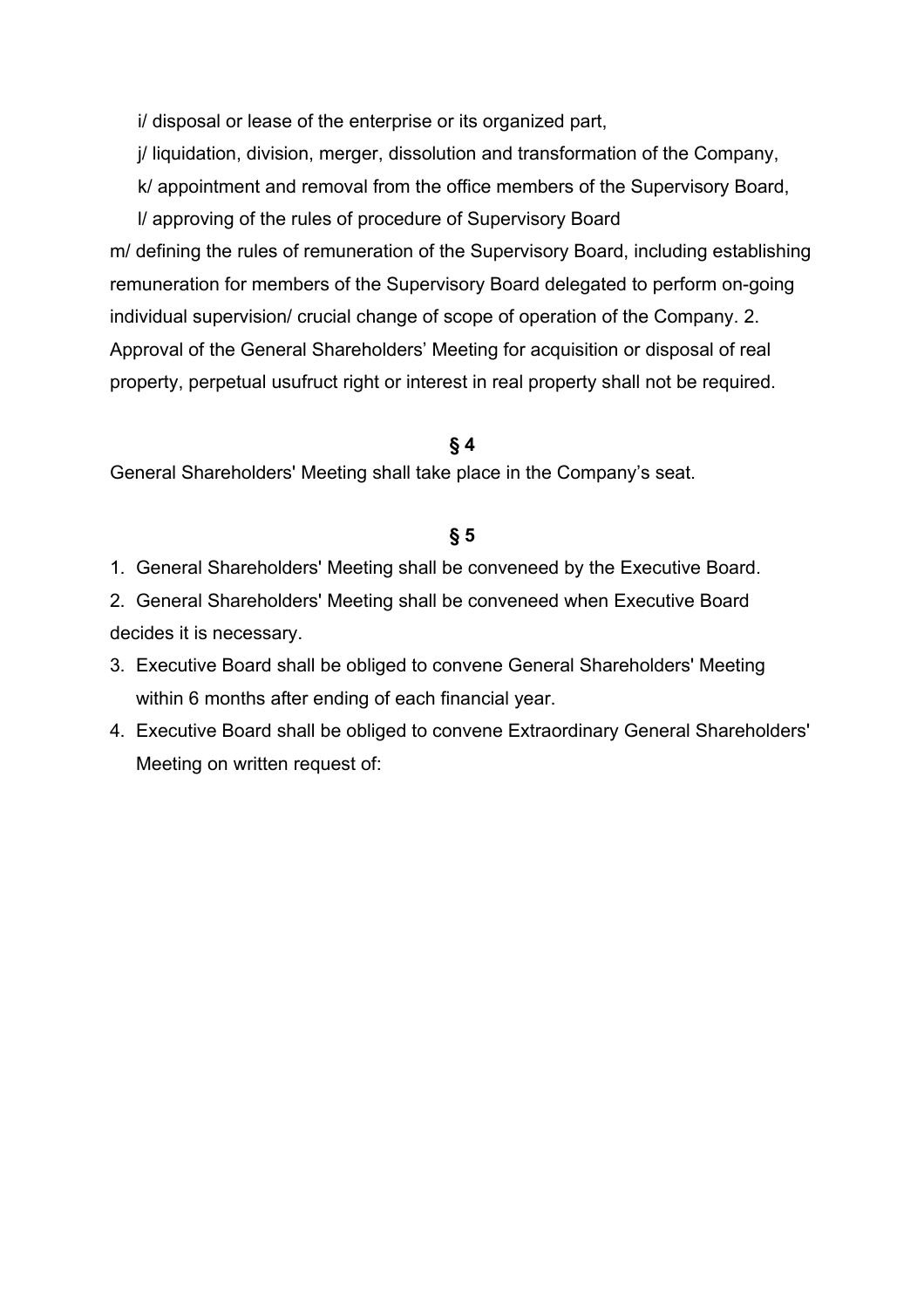a/ Supervisory Board,

- b/ Shareholder or Shareholders representing at least 1/10 of Share Capital.
- 5. Supervisory Board shall have the right to convene Ordinary Shareholders' Meeting if Executive Board does not convene it within the period specified in point 3 of this paragraph, and

also Extraordinary General Shareholders' Meeting if it is considered to be necessary and Executive Board does not convene it within two weeks from submitting necessary notification by Supervisory Board.

- 6. The Shareholders representing at least 20 % of votes of General Shareholders' Meeting shall also have the right to convene General Shareholders' Meeting.
- 7. If General Shareholders' Meeting is conveneed in circumstances described in points 5 and 6 of this paragraph, the cost of such meeting shall be decided by the General Shareholders' Meeting.

- 1. General Shareholders' Meeting is conveneed by announcement at least three weeks before the term of planned General Shareholders' Meeting.
- 2. Such announcement shall include the date, place and time of General Shareholders' Meeting and a detailed agenda. Shall any changes to the Statute be made, all current resolutions shall be quoted with suggested changes.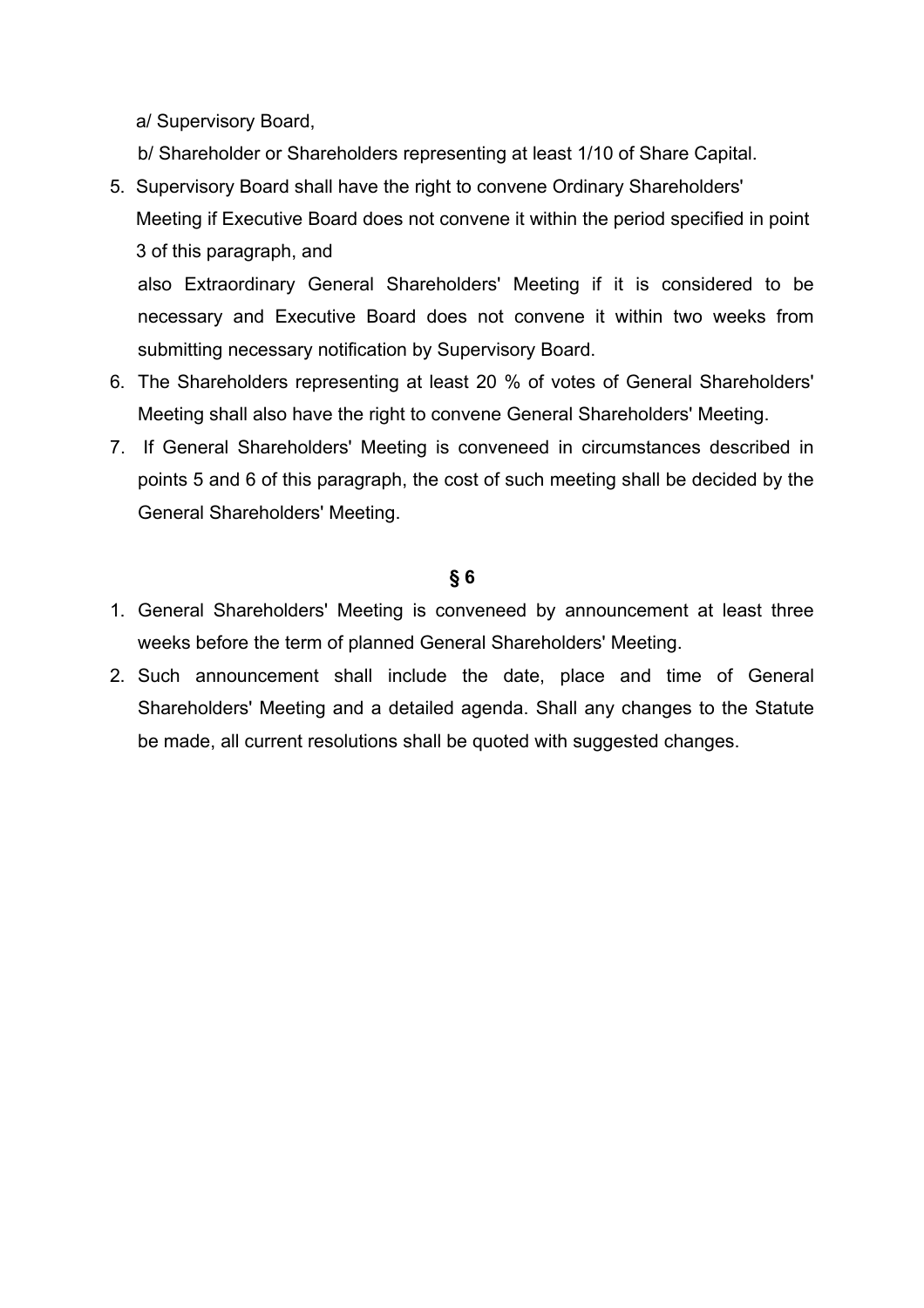**§ 7**

- 1. General Shareholders' Meeting shall be open by the President of the Supervisory Board or his deputy.
- 2. If above mentioned people are absent than General Shareholders' Meeting shall be open by the President of Executive Board or a person appointed by Executive Board.
- 3. After opening General Shareholders' Meeting a chairman of the Meeting shall be elected from among authorized participants.

## **§ 8**

- 1. The Chairman of General Shareholders' Meeting chairs the debate, gives the right to speak and takes it back in order to chair the session efficiently.
- 2. The Chairman of the General Shareholders' Meeting can take back the right to speak of participant who continually disturbs the session by not following the Agenda.
- 3. The Chairman cannot omit or change the Agenda without the consent of General Shareholders' Meeting.

- 1. After the choice of the Chairman an attendance list shall be created.
- 2. The list shall include the name and surname (company name) of the Shareholder together with the number of shares and votes of the participant.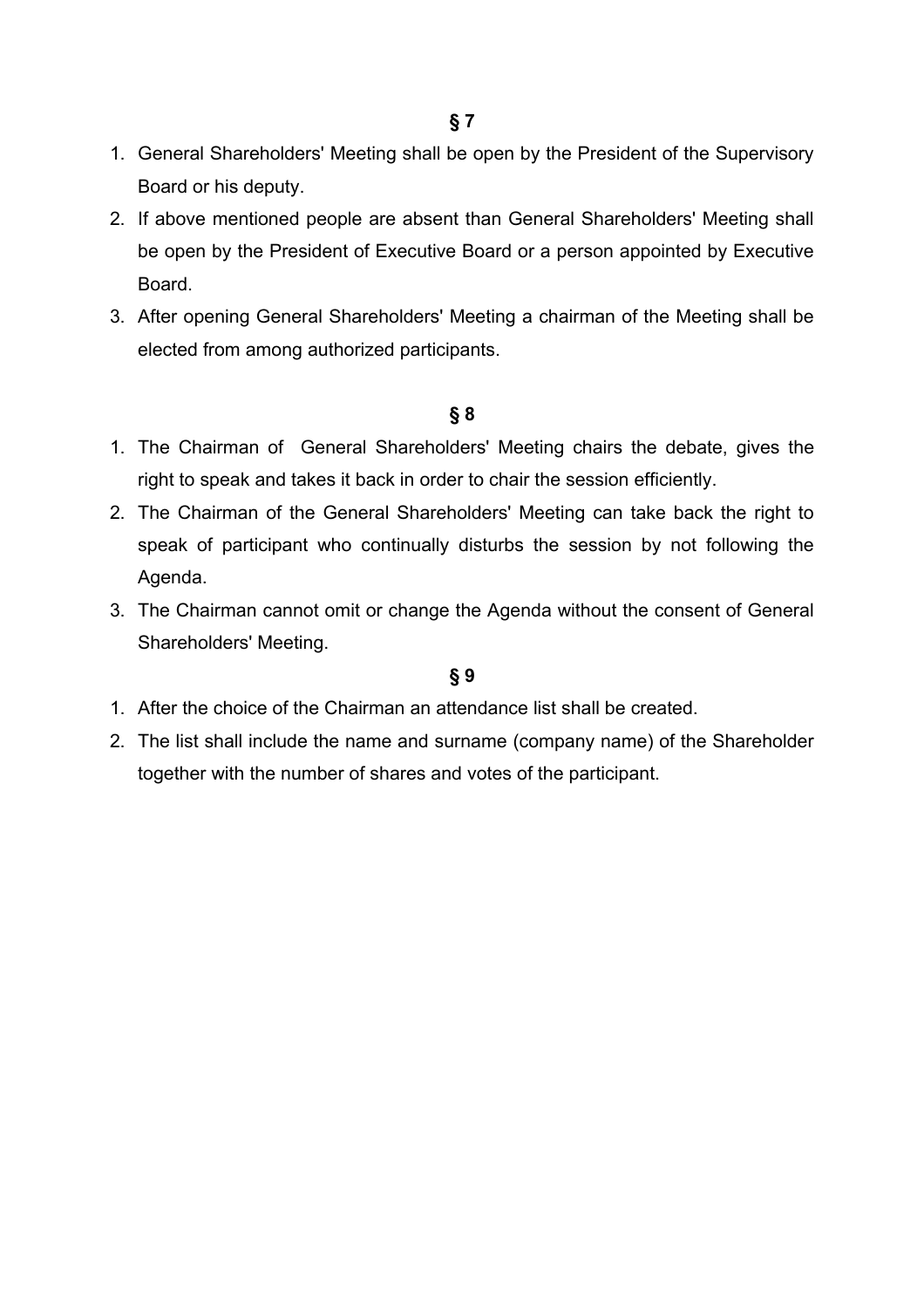3. The list shall be signed by the Chairman of the General Shareholders' Meeting

## **§ 10**

1. Decisions of the General Shareholders' Meeting shall be made in form of resolutions.

2. Resolutions of the General Shareholders' Meeting shall be adopted by an absolute majority of the votes cast, unless the Polish Companies Act stipulate stricter terms.

#### **§ 11**

- 1. Voting is overt.
- 2. Secret voting shall take place in case of electing and conveneing off from post the members of Company's organs or liquidators, bringing forward motion about bringing members to account for something and also in personal matters.
- 3. Secret voting shall be ordered when at least one Shareholder demands it.
- 4. Point 2 and 3 of this paragraph will not apply if Shareholders' Meeting is attended by only one Shareholder.

## **§ 12**

The Shareholder or his attorney cannot take part in voting about him – bringing member to account for something, vote of acceptance or conveneing somebody off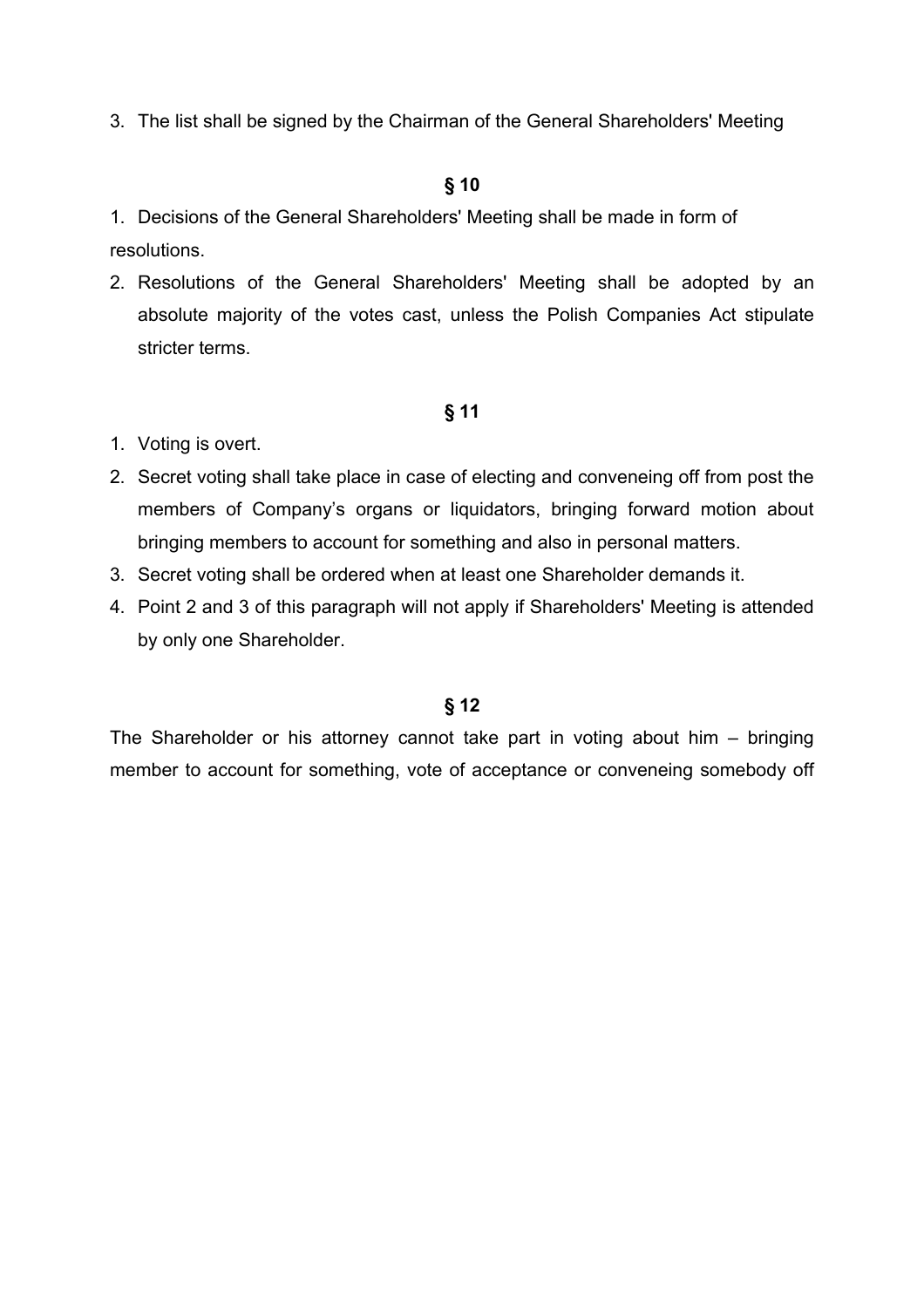from post.

- 1. Cases not included in the Agenda cannot be made resolutions, unless all Shareholders are present in the Meeting and no-one opposed making such a resolution.
- 2. Motion to convene Shareholders' Meeting and formal motions and the agenda can be voted in spite of not being in the agenda.
- 3. In the first instance motions of Executive Board are voted, than motions of Supervisory Board followed by motions of Shareholders.

- 1. If a Shareholder demands, the Executive Board is obliged to give General Shareholders' Meeting information about the condition of the Company if it is essential for matters being in the Agenda.
- 2. Executive Board shall refuse to give information in the following cases: – it could be harmful to the Company or a related company, especially when having to reveal technical, trade or organizational secrets of the Company. - it could endanger Member of the Executive Board to bear penal responsibility, civil – legal responsibility or administrative responsibility.
- 3. In specific cases the Executive Board can provide necessary explanation in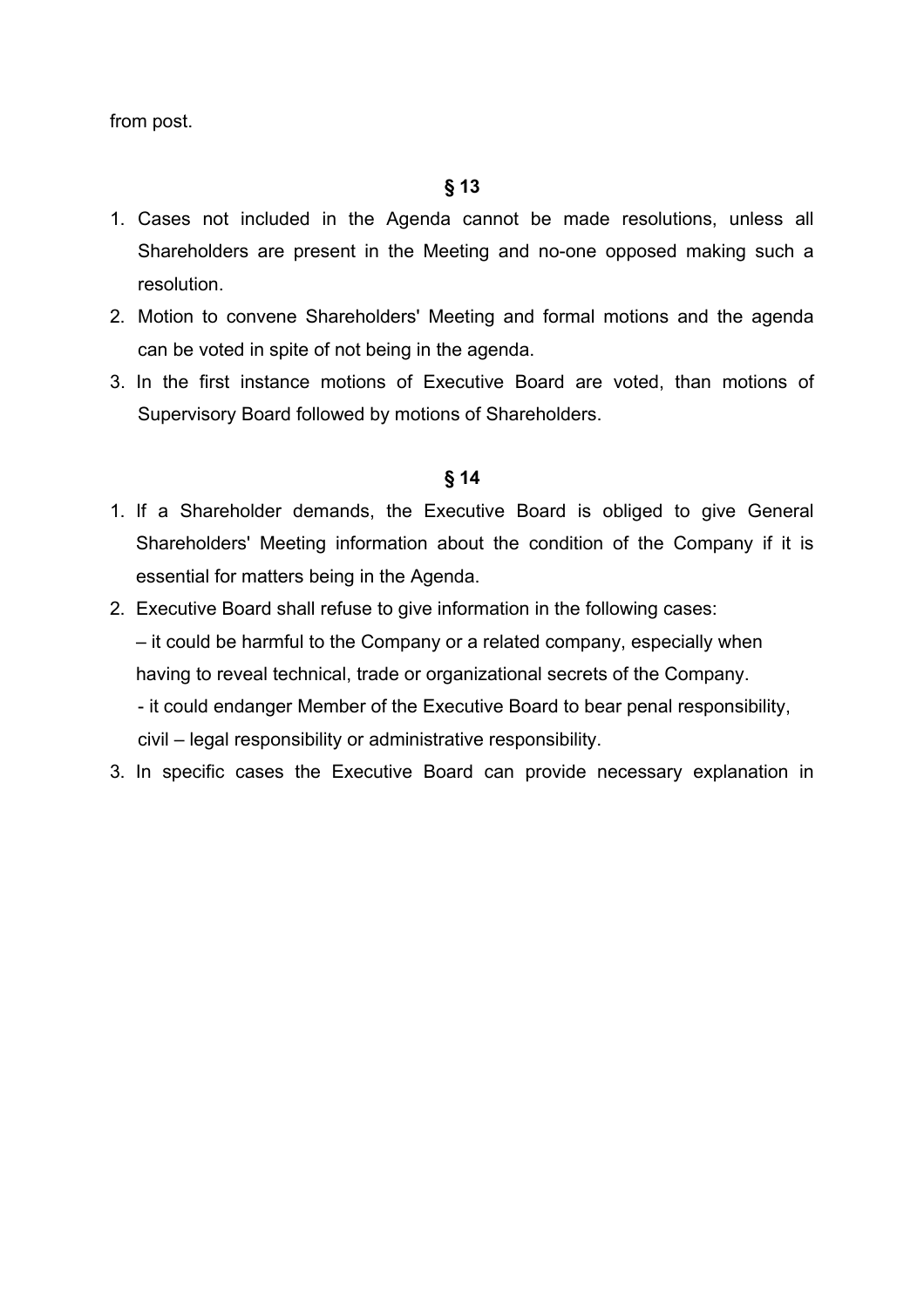writing no later than within two weeks from the date of General Shareholders' Meeting.

# **§ 15**

- 1. General Shareholders' Meeting can have brakes during debate.
- 2. Brakes shall be no longer than 30 days altogether.
- 3. Resolution of General Shareholders' Meeting about the brake in debate is passed by majority of 2/3 of votes.

- 1. By the motion of Shareholders representing at least 1/5 of the Company's capital, appointing the Supervisory Board by the General Shareholders' Meeting shall be made in separate groups.
- 2. Separate group can be created by Shareholders representing in General Shareholders' Meeting the part of shares which comes from dividing the general number of represented shares by the number of Members of the Board.
- 3. Each group has the right to elect one Member of Supervisory Board.
- 4. Shareholders who were the part of the group which selected the Member do not take part in voting for other members of Supervisory Board.
- 5. In case of not appointing all posts by the groups of Shareholders, the remaining members of Supervisory Board shall be appointed by Shareholders who did not